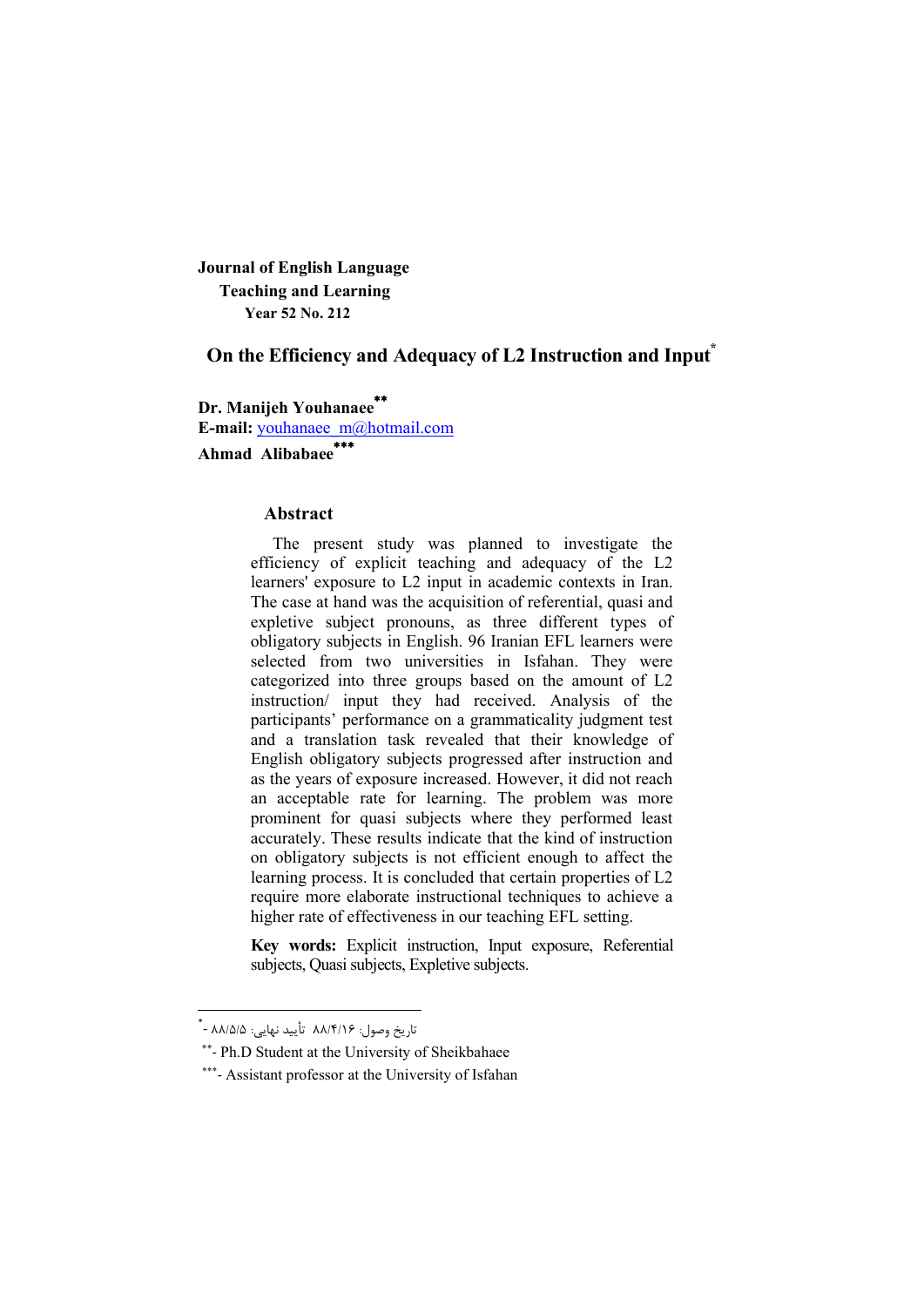## **1. Introduction**

Explicit teaching has a long history and has served as a common technique especially for teaching grammar in L2 classrooms (Woods, 1995; Ellis, 1998). It is used to raise L2 awareness in different features of target language. To date, numerous studies have investigated the impact of raising L2 awareness on the acquisition of different L2 linguistic features (e.g. Sharwood Smith, 1981, 1993; Andrews, 1993; Wright, 1994; van Lier, 1995; Sengupta, Forey, & Hamp-Lyons, 1999). These studies have all agreed upon the fact that raising L2 awareness about features of the target language is beneficial to learners, as van Lier (1995) mentions "Many researchers and teachers argue that awareness, attention and noticing particular features of language adds to learning" (p.161). Closely related to raising L2 awareness is the amount of L2 input the L2 learners are exposed to. It has been generally found that the more L2 input exposure second language learners receive, the more success they achieve in L<sub>2</sub> development. In teaching L2 grammar, these two issues, awareness raising and input exposure, may gain more importance when the second language learners' L1 and the L2 they are learning adopt different grammatical properties. Among all such cases, the acquisition of "obligatory/null subjects" is one of the most studied topics in the grammar acquisition literature (Liceras, 1989; Tsimpli & Roussou, 1991; Platt, 1993; Boe, 1996; Ayoun, 2000; Gurel, 2006; Khalili Sabet, 2006; Belletti, Bennati & Sorace, 2007). The current study aims to examine the effect of L2 awareness in terms of explicit teaching and the amount of L2 input in a situation where L2 obligatory subjects are totally exclusive in L1. In following we present the assumptions underlying the present study leading to the research questions. Section explains the details of data collection and finally the last section includes the results.

## **2. Assumptions and research questions**

In Towell and Hawkins' (1994) account of "obligatory subjects", languages which have phonetically specified subjects like English and French (non-null-subject languages) in contrast to such null-subject languages as Spanish, Italian, and Persian appear to have three types of obligatory subject pronouns: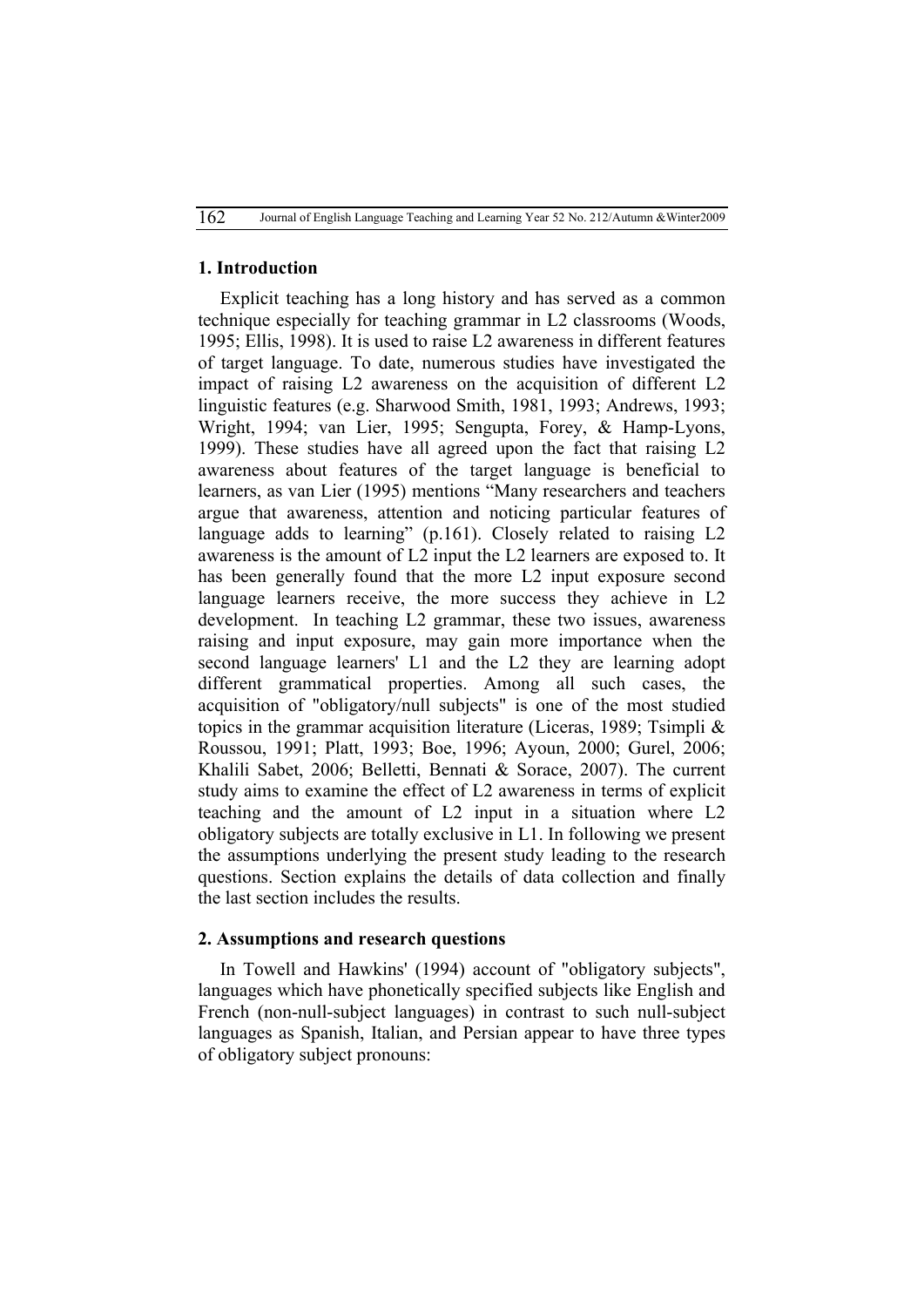1. Referential pronouns, referring to people and things pointed out elsewhere in the discourse (i.e. I, you, he, she, it, they etc.), as in the following English sentence:

1. Why did John go to bed at 9? -Because, *he* was tired.

چرا علی ساعت 9 خوابید؟ - چون خسته بود. 2.

In the above example, the presence of the subject pronoun "he" is obligatory, while in its Persian equivalence it is not.

2. Quasi argument pronouns, occurring with such verbs like "snow" and "rain", as in the following:

3.**It** rained heavily yesterday.

دیروز بارون شدیدي اومد. 4.

The existence of the quasi subject "it" is obligatory in English, while there is no such pronoun whatsoever in Persian.

3. Expletive pronouns such as "there" and "it", occurring in subject position of where this position is empty.

5. It seems that nobody has read the book yet.

به نظر می رسد (که) تا حالا کسی کتاب رو نخونده. 6.

The suppliance of the expletive subject "it" is obligatory in (5) although it is semantically empty and does not refer to anything in the context. In Persian the presence of expletives is not obligatory in such constructions.

Persian learners of English seem to acquire obligatory referential subjects in English at initial stages of exposure to L2 input. However, whether the quasi and expletive subjects appear in their L2 output is a matter of question. Persian speakers majoring in English receive explicit instruction on English obligatory subjects, specifically *it* and *there* in the first year of their BA course (in Grammar and Writing module). For the rest of their course there is no more explicit instruction yet they are frequently exposed to such constructions in the L2 English input they receive. The present study seeks to find (a) whether knowledge of obligatory subjects is acquired over the first year (subject to instruction) and remains constant over the following years; (b) whether instruction is ineffective yet the L2 knowledge is acquired in the course of exposure to more L2 input in the following years. The issues to be investigated are then the adequacy of L2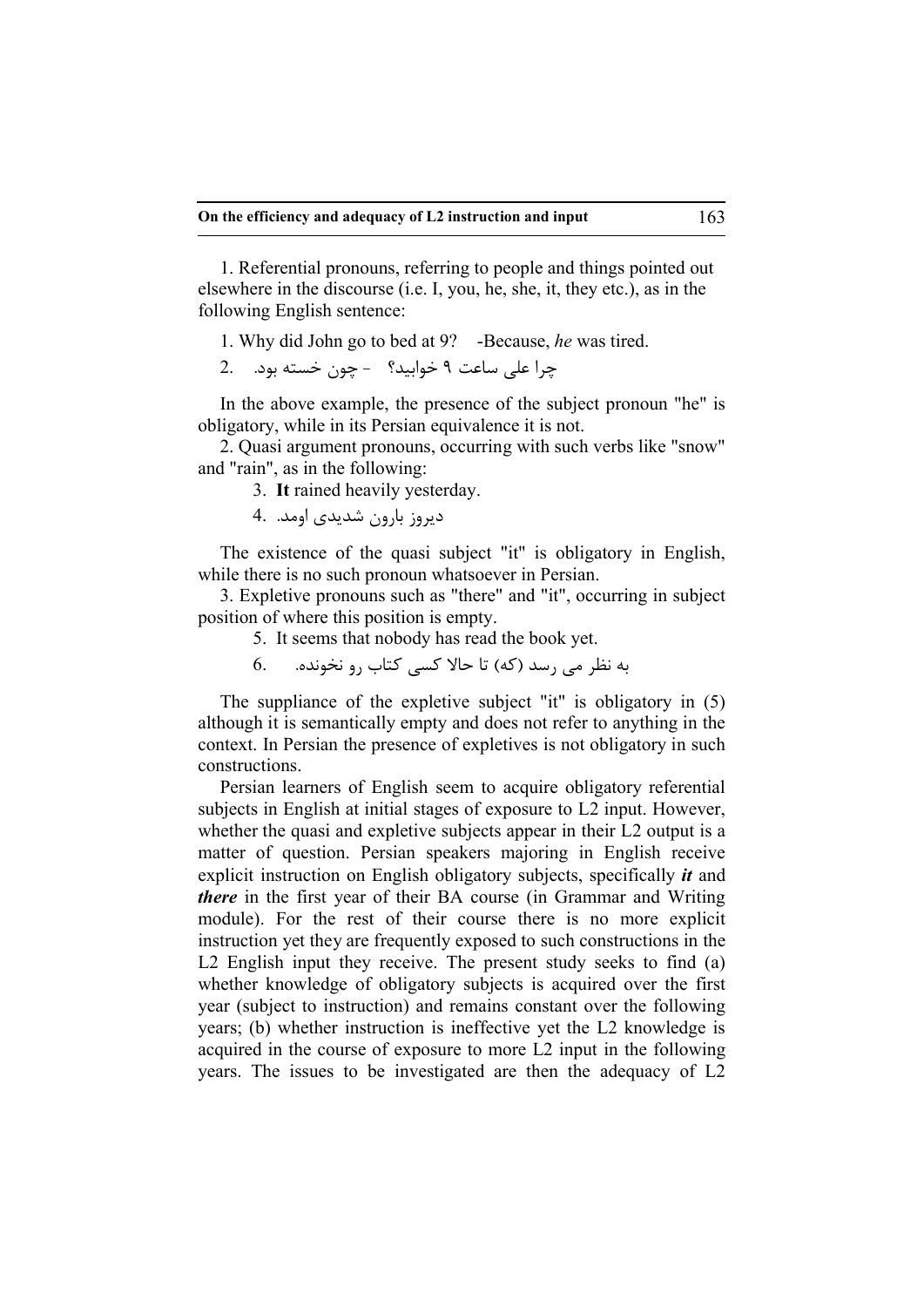instruction and sufficiency of L2 exposure as formulated in the following questions and related hypotheses.

I. Is L2 instruction efficient enough for Persian speakers to acquire English obligatory subjects?

 $H<sub>0</sub>1$ : There is no relationship between instruction and acquisition of English obligatory subjects.

II. Is L2 input adequate enough for Persian speakers to acquire English obligatory subjects?

H02: There is no relationship between L2 input and acquisition of English obligatory subjects.

#### **3. Method**

#### **3.1. Participants**

The population addressed in this study were adult Persian speaking undergraduate learners of English as an L2 in academic contexts in Iran. 96 Persian-speaking learners of L2 English studying at University of Isfahan and Sheikhbahaee University were recruited in this study. They were both male and female learners aged between 18 and 24. The participants were divided into three groups based on their years of study at university. The first group (N: 26) were freshmen students in their first semester not being exposed to any L2 instruction / input in academic context yet. The second group (N: 44) included sophomores. Being at their third semester, they had already passed Grammar 1 and 2, and been explicitly instructed on different types of obligatory subjects. The third group (N: 26) were seniors who were at their final semester. After having passed Grammar 1, and 2 in their first year of academic life, they were to L2 input for three subsequent years. Regarding the participants' background, the amount of explicit instruction and the L2 input the L2 learners had been exposed to before they attended their universities were limited to six years of English language learning in their pre-university education receiving two hours of English per week. With respect to the materials they had been provided with and the instructions they had received, hardly had they been taught anything on the grammatical properties under investigation in the present study during these six years.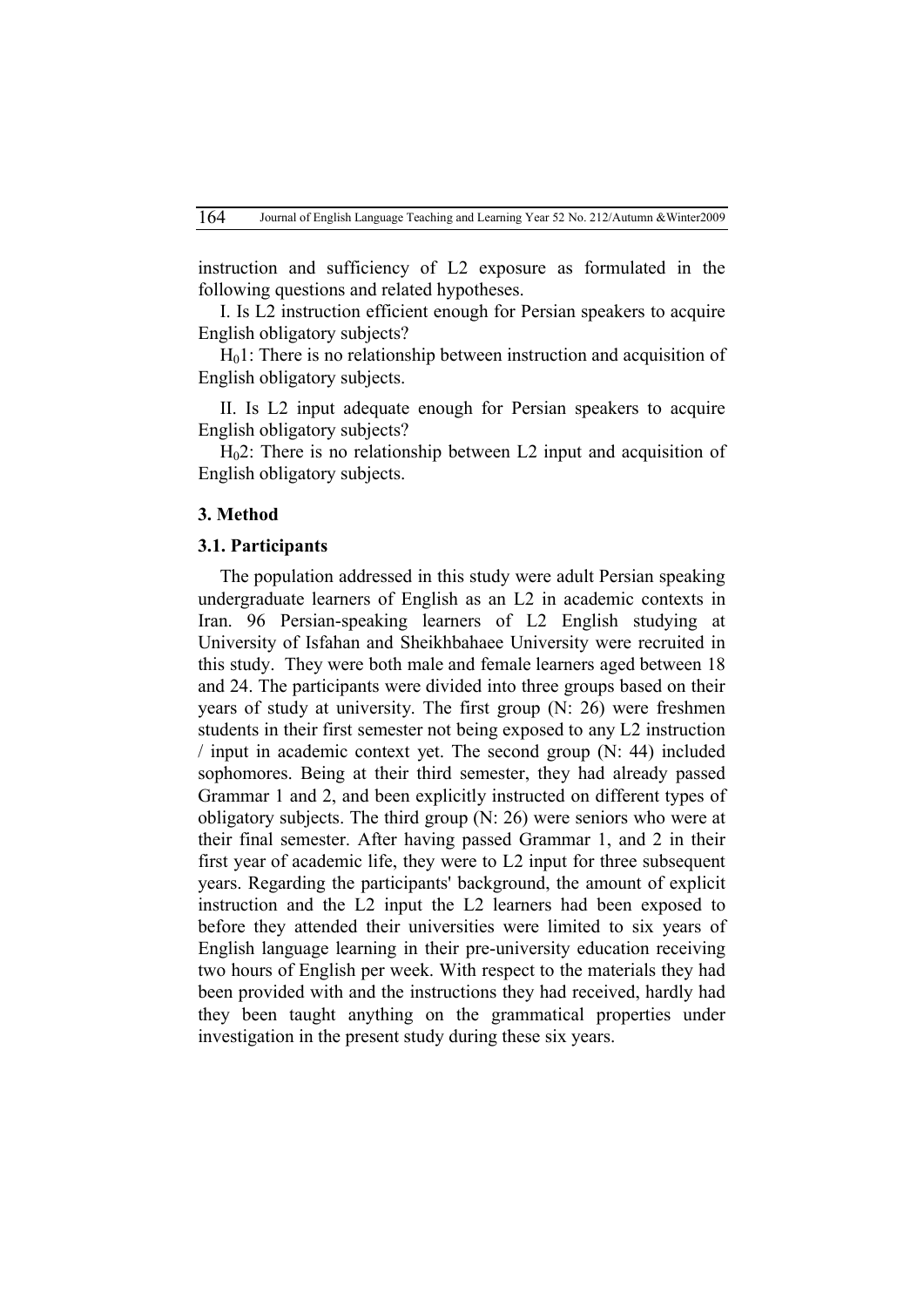## **3.2. Materials and Procedures**

To assess the participants' sensitivity to these three types of obligatory pronouns a grammaticality judgment test (hence GJT) and a translation task (hence TT) were developed. The GJT included 26 items of which 20 items were the target and the rest were distracters. The target items included grammatical and ungrammatical sentences for which there were three options. Students were required to choose "√**"** if they thought that the sentence was grammatically correct, choose "\*" if they thought the sentence was grammatically incorrect, and choose "?" if they were not sure of the grammaticality or ungrammaticality of the sentence. They were also asked to correct the sentences they judged as ungrammatical. The translation task included 16 sentences in Persian to be translated into English. There were 11 target items in this task and the rest were distracters. Simple vocabulary was used in the sentences in order for the test takers not to have any problem with finding the English equivalents. The sentences represented the three types of subjects which were also assessed in GJT. Sample examples of each type of pronouns are provided below.

7. The young man needs a car for his work, but he is not going to buy any.

8. \*Mary is very clever so can learn this lesson easily.

9. When I arrived home, it was still raining.

10. \*Hurry up is getting late.

11. The police report there has been an accident in downtowns.

12. \*In winter seems to be less entertainment outdoors.

13. He is very shy and it won't be easy to get him to come with us.

14. \*Parents are mostly busy and is difficult for them to find some time for entertainment.

الآن یادم نیست خونه رو چند فروخت. 15. مدرسهها تعطیل شدند چون برف زیادي باریده بود. 16. رضا خیلی خوشحاله چون امروز تولدشه. 17. بازیهاي زیادي براي بچهها در تابستان وجود دارد. 18. لازمه که هر کس کار خودش را انجام بدهد. 19.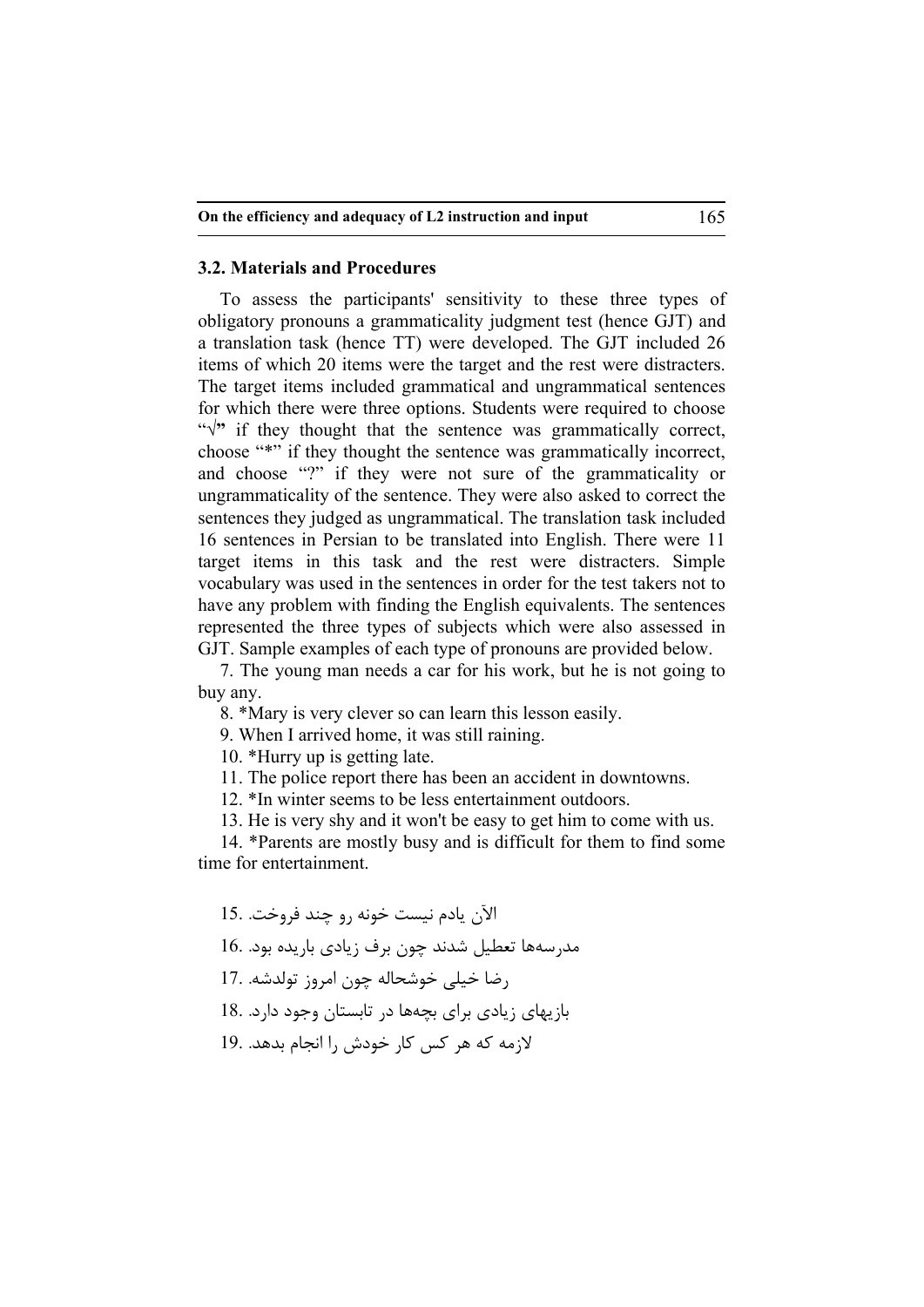Each participant attended two sessions of data collection, one for the GJT and the other for the TT. Since there were three groups of L2 learners, the data were collected in six sessions. The participants were limited in time in both sessions, 20 to 25m for the GJT, and 15 to 20m for the TT). For each test, clear instructions were provided for the participants both in Persian and in English as well as orally and written. The L2 learners took all the tests in groups as they attended their regular and weekly-scheduled classes in their universities. After eliciting the participants' performance, each individual test item was scored by two raters. In the GJT, "One" was considered for each correct judgment and "zero" for each incorrect one. The correctness and incorrectness of the answers were determined on the following bases: a participant's answer to a particular ungrammatical sentence was correct if he had marked "\*" and also had supplied the intended subject in the sentence. Otherwise, it was considered as incorrect answer; a participant's answer to a particular grammatical sentence was correct if he had marked "√". Otherwise, it was considered as incorrect answer. Similarly, in the TT, "One" was considered for each correct translation answer and "zero" for each incorrect one. The correctness and incorrectness of the answers in TT were determined on the following basis: a produced English sentence in TT was correct if the intended subject had been properly supplied in the sentence. Otherwise, the sentence was incorrect.

#### **4. Results**

The participants' performance on the GJT and TT items assessing the knowledge of referential subject pronouns is presented Table (1).

| <b>Groups</b>     | <b>GJT</b> |             |               |           |  |
|-------------------|------------|-------------|---------------|-----------|--|
|                   |            | grammatical | ungrammatical | <b>TT</b> |  |
|                   | total      |             |               |           |  |
| Freshmen          |            | 99          | 27            |           |  |
|                   | 63         |             |               | 79        |  |
| <b>Sophomores</b> |            | 99          | 45            |           |  |
|                   | 72         |             |               | 95        |  |
| <b>Seniors</b>    |            | 100         | 77            |           |  |
|                   | 88         |             |               | 100       |  |

**Table 1. Mean accuracy scores (%) on obligatory referential pronouns in the GJT and TT**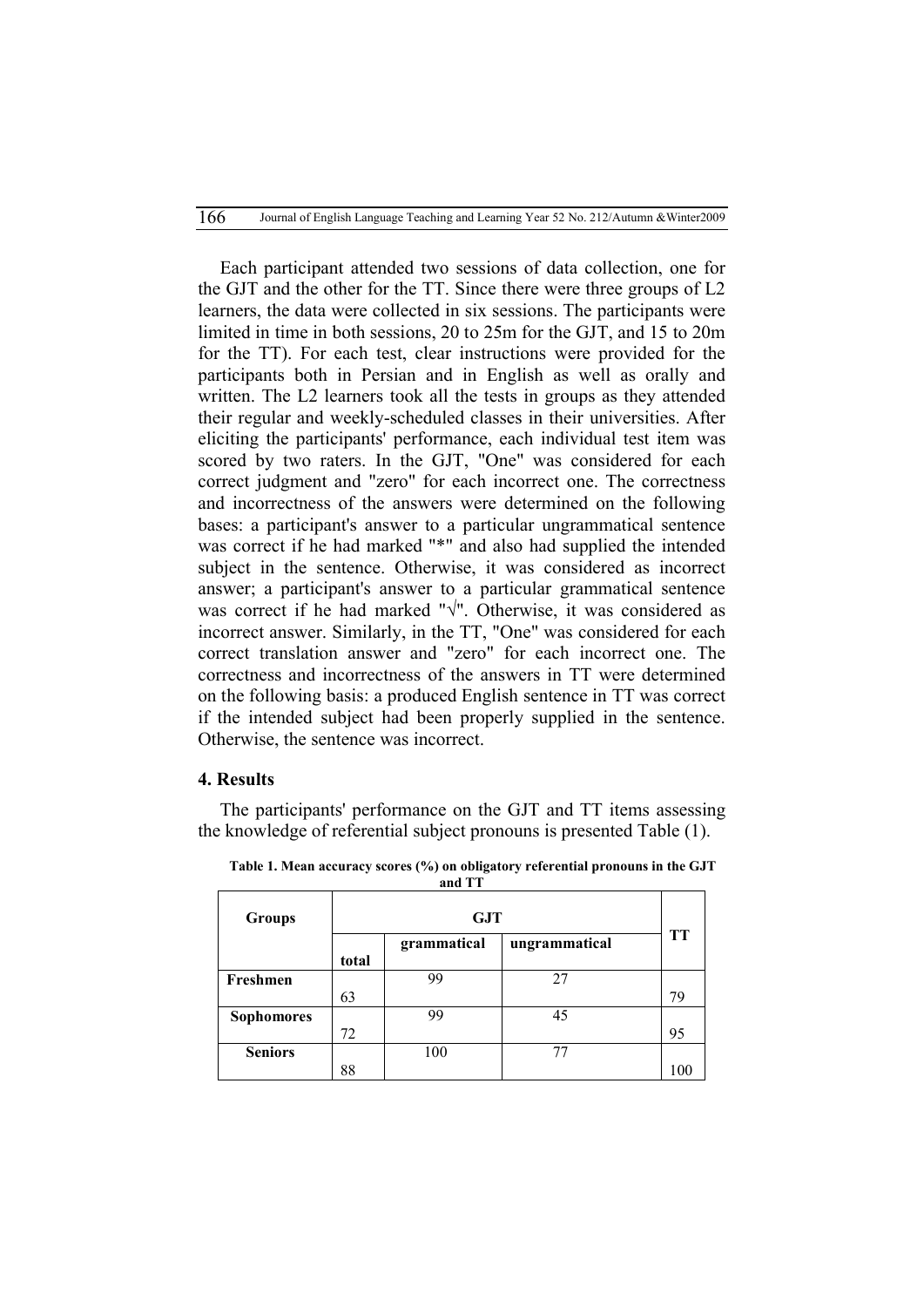As evidenced in the table above, the freshmen learners performed accurately more than 50% of the time on GJT and TT. However, their poor performance on the ungrammatical sentences of the GJT shows that they consider an empty subject pronoun grammatical. In other words, both overt and covert subject pronouns are accepted as grammatical by these learners. The performance of the sophomores shows that instruction has been effective as their scores increased from 63 to 72% on the GJT and from 79% to 95% percent in the TT. Yet, ungrammatical sentences are judged as OK indicating that empty subjects are part of their L2 knowledge. This suggest that after instruction perfect knowledge of obligatory referential subjects is not yet acquired. Considering the third group, their performance has increased to 77% accuracy rate on the ungrammatical sentences. Moreover, the wide range of scores for ungrammatical sentences in Figure (1) indicates that even the senior learners consider them as grammatical.



**Figure 1. Mean and range of scores (%) on obligatory referential pronouns in the GJT and TT**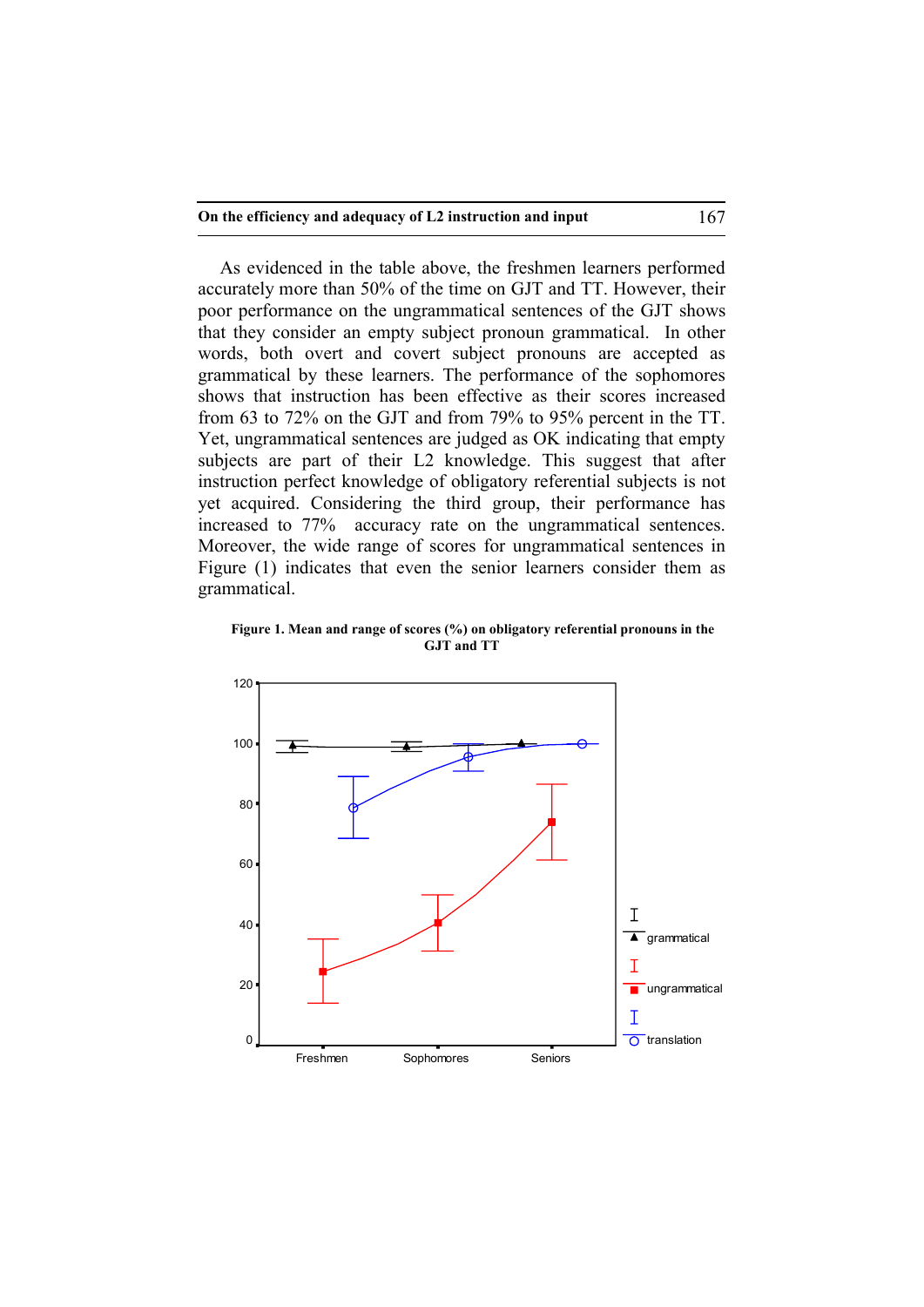A one-way ANOVA run on the judgment scores of obligatory referential subjects showed statistically significant differences between the groups (F= 22.883, *P*=.000). According to *post hoc* Scheffe test results, the differences in performance between each two groups were significant. Another one-way ANOVA performed on the scores on the ungrammatical structures indicated that mean differences were significant. A *Post hoc* Scheffe test indicated that the differences were between all the three groups. As for the TT, a oneway ANOVA run on the participants' scores showed significant differences in performance (F= 11.380, *P*= .000). *Post hoc* Scheffe tests revealed that the difference between the first and the second groups and between the first and the third groups were statistically significant, but the difference between the second and the third group was not significant.

All in all, the participants' performance progressed as their years of L2 exposure increased. More specifically, the explicit instruction the L2 learners had received in the first year proved efficient only in the use of obligatory referential pronouns. The insignificant difference between the scores of the first and second groups on ungrammatical sentences evidenced the inefficiency of the explicit instruction the participants had received during the first year of their academic studies. Further exposure to L2 input also seems insufficient enough. The third group's overall performance on the ungrammatical items indicated the inadequacy of the L2 input they had been exposed to during four years of studying English.

We now turn to participants' performance on the GJT and TT items involving quasi subject pronouns.

| <b>Groups</b>     |       | тт          |               |  |
|-------------------|-------|-------------|---------------|--|
|                   | total | grammatical | ungrammatical |  |
| Freshmen          |       |             |               |  |
| <b>Sophomores</b> | 00    | 88          |               |  |
| <b>Seniors</b>    | 86    |             |               |  |

**Table 2. Mean accuracy scores (%) on obligatory quasi subjects in the GJT and TT**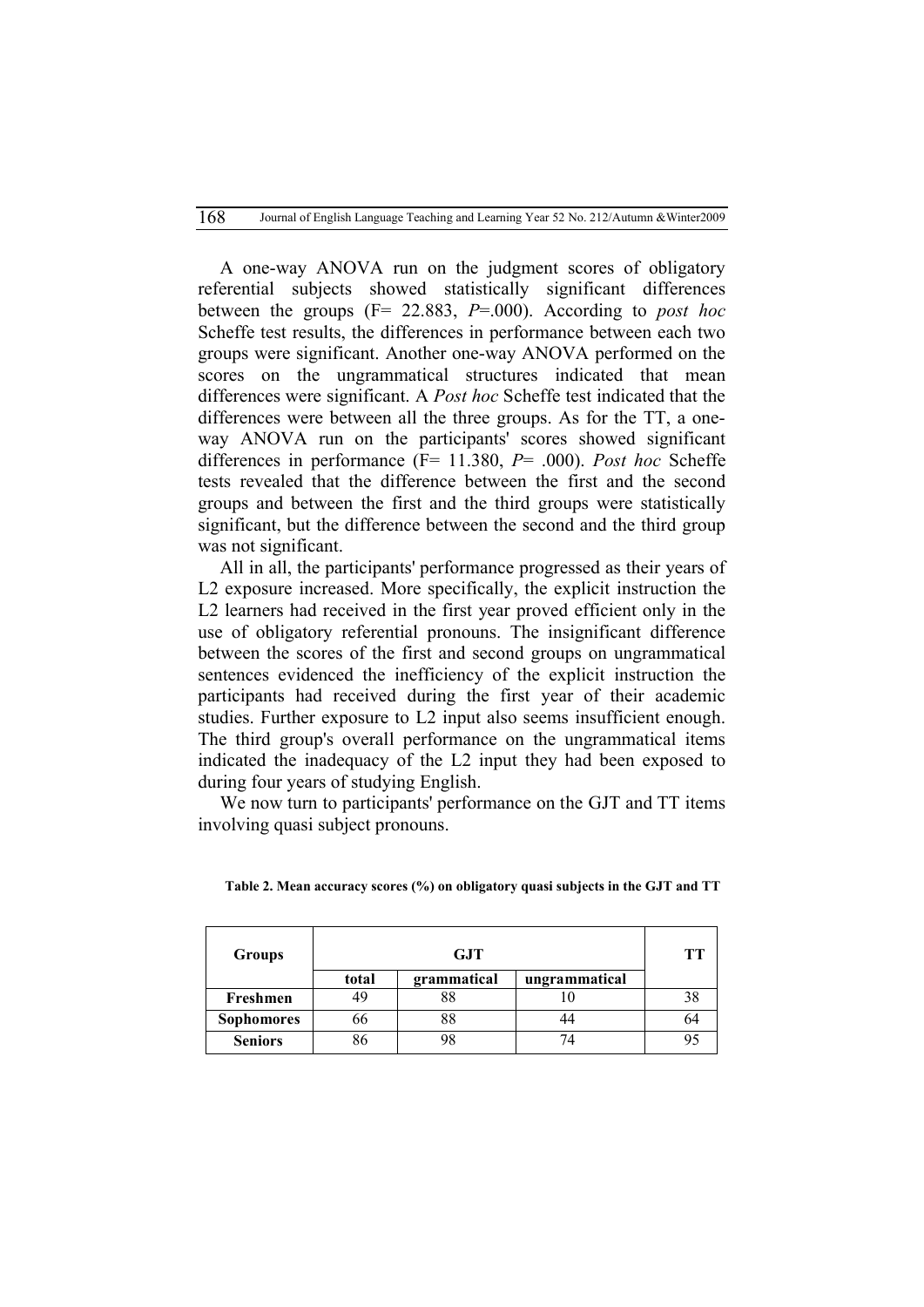

**Figure 2. Mean and range of scores (%) on obligatory quasi subjects in the GJT and TT**

As shown in Table (2) as well as figure (2), the poor performance of the first group is due to their accepting ungrammatical sentences about 90% of the time which has resulted in 10% accuracy rate for these items. More importantly their performance on the TT indicates that they used quasi pronouns only in 38% of time. In other words while this group accepts both overt and covert subjects in these sentences as grammatical, they prefer to use empty pronouns more frequently. The performance of the second groups shows that instruction has not been effective enough for the learners to achieve an accuracy rate above 90%. These learners still consider null pronouns as accurate in the GJT (44% accuracy) and do not use quasi pronouns in their production in 36% of the cases. The scores of the third group indicates that more years of exposure to L2 input has resulted in a steady progress though, null pronouns have not yet been excluded from their L2 knowledge (74% accuracy). Figure (2) supports these findings as it indicates that there is an increase in the mean scores, specifically for ungrammatical sentences, yet, there are senior learners who can reject the ungrammatical sentences only in less than 60% of the time.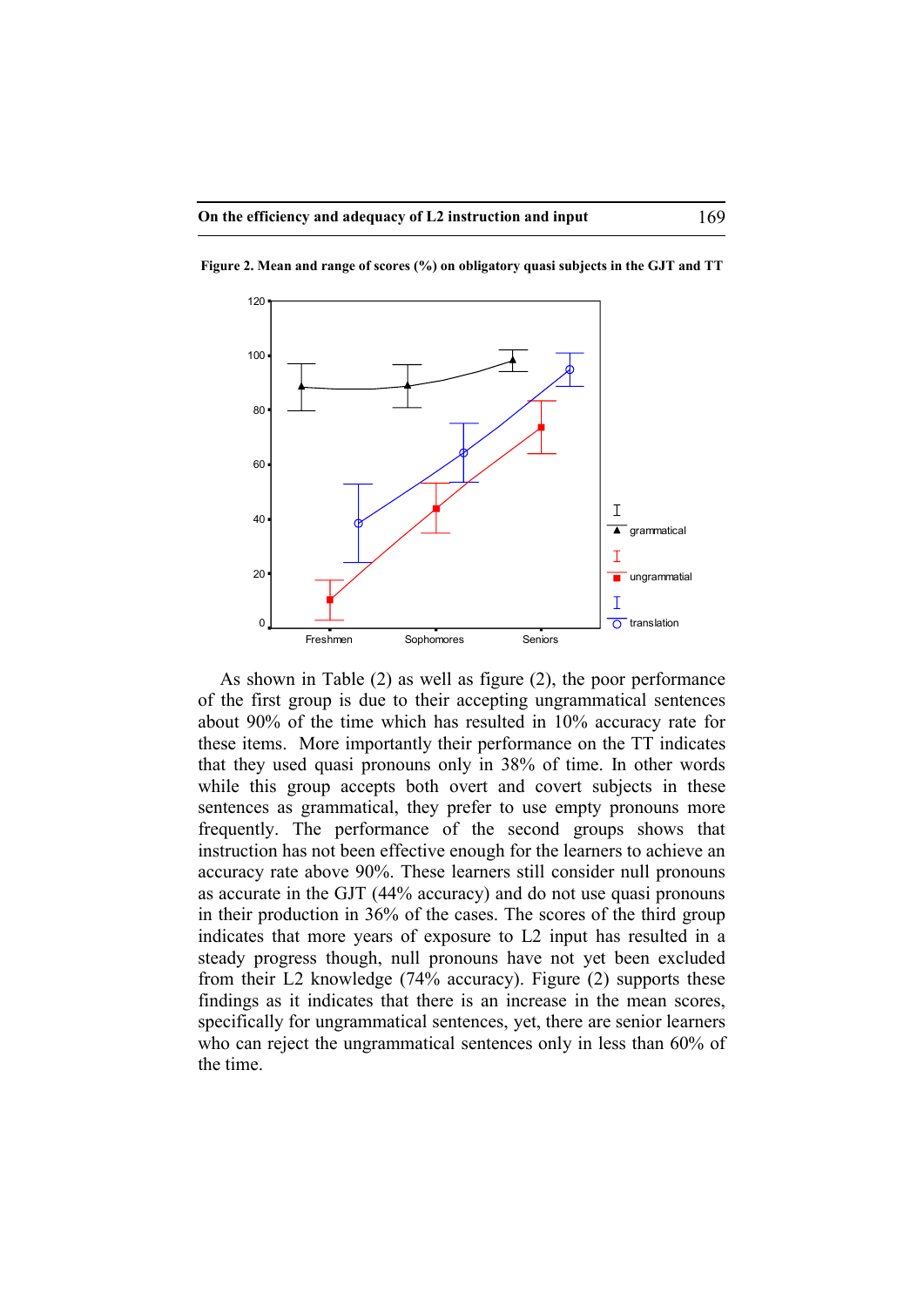A one-way ANOVA conducted on the participants' performance on the GJT showed significant differences between the groups (F= 27.012, *P*= .000). According to the *post hoc* Scheffe test results, every group performed differently from other groups. Regarding the performance on the ungrammatical structures, the results of performing a second one-way ANOVA demonstrated significant differences between the groups (F= 39.076, *P*= .000). *Post hoc* Scheffe tests indicated that all the groups performed differently from one another. To see if differences in performance between the groups on the TT obligatory quasi subject items were statistically significant, a third one-way ANOVA was conducted. The results indicated significant differences between the groups (F=20.904, *P*= .000). Also, applying *post hoc* Scheffe tests indicated that the significant differences were between every two groups.

The elicited performance on the GJT and TT items assessing the participants' knowledge of expletive pronouns is shown in Table (3) and Figure (3) below.

| <b>Groups</b>     |       | TТ          |               |     |
|-------------------|-------|-------------|---------------|-----|
|                   | total | grammatical | ungrammatical |     |
| Freshmen          |       | 86          |               |     |
| <b>Sophomores</b> |       | 92          |               |     |
| <b>Seniors</b>    |       | 98          |               | 100 |

**Table 3. Mean accuracy scores (%) on obligatory expletive subjects in the GJT and TT**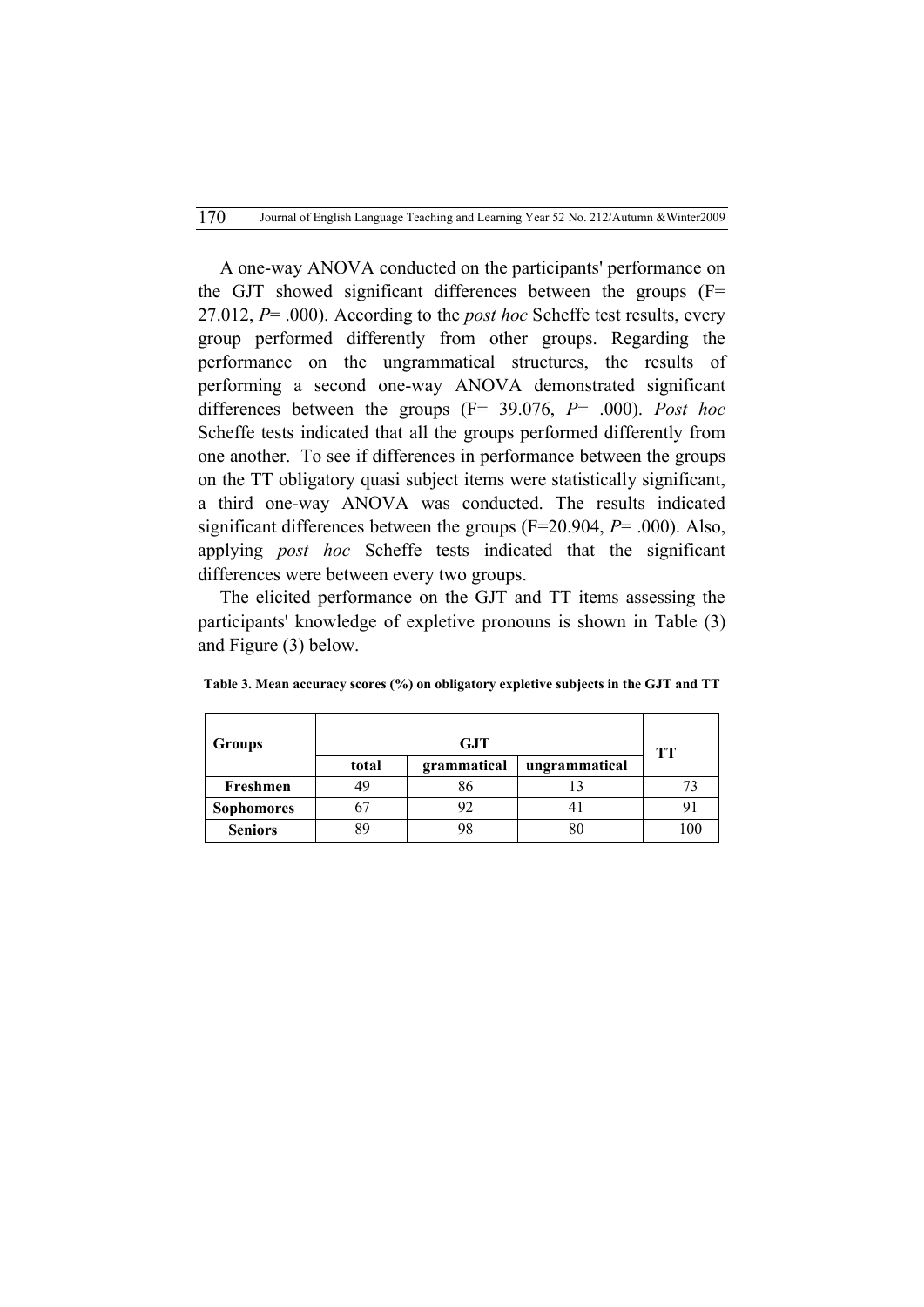

**Figure 3. Mean and range of scores (%) on obligatory expletive subjects in the GJT and TT**

Table (3) shows that before instruction and academic exposure to L2 input the first group performed 49% accurately on the GJT. Persian learners tend to accept both overt and covert pronouns as grammatical (accuracy rates of 86% and 13% on grammatical and ungrammatical items respectively). After instruction and exposure in the second year, as the scores of the second groups indicated, there has been considerable improvement, though it does not yet achieve perfect performance on the ungrammatical items. The performance of the third groups indicates that after two more years of exposure their performance has improved. In fact these results show that expletive subjects are acquired better than the quasi subjects. Once more the wide range of scores on ungrammatical sentences (Figure. 3) indicates that variation in the judgment of the senior learners; though, the minimum score is higher than 60%, indicating that knowledge of expletive pronouns has improved more than that of the quasi pronouns.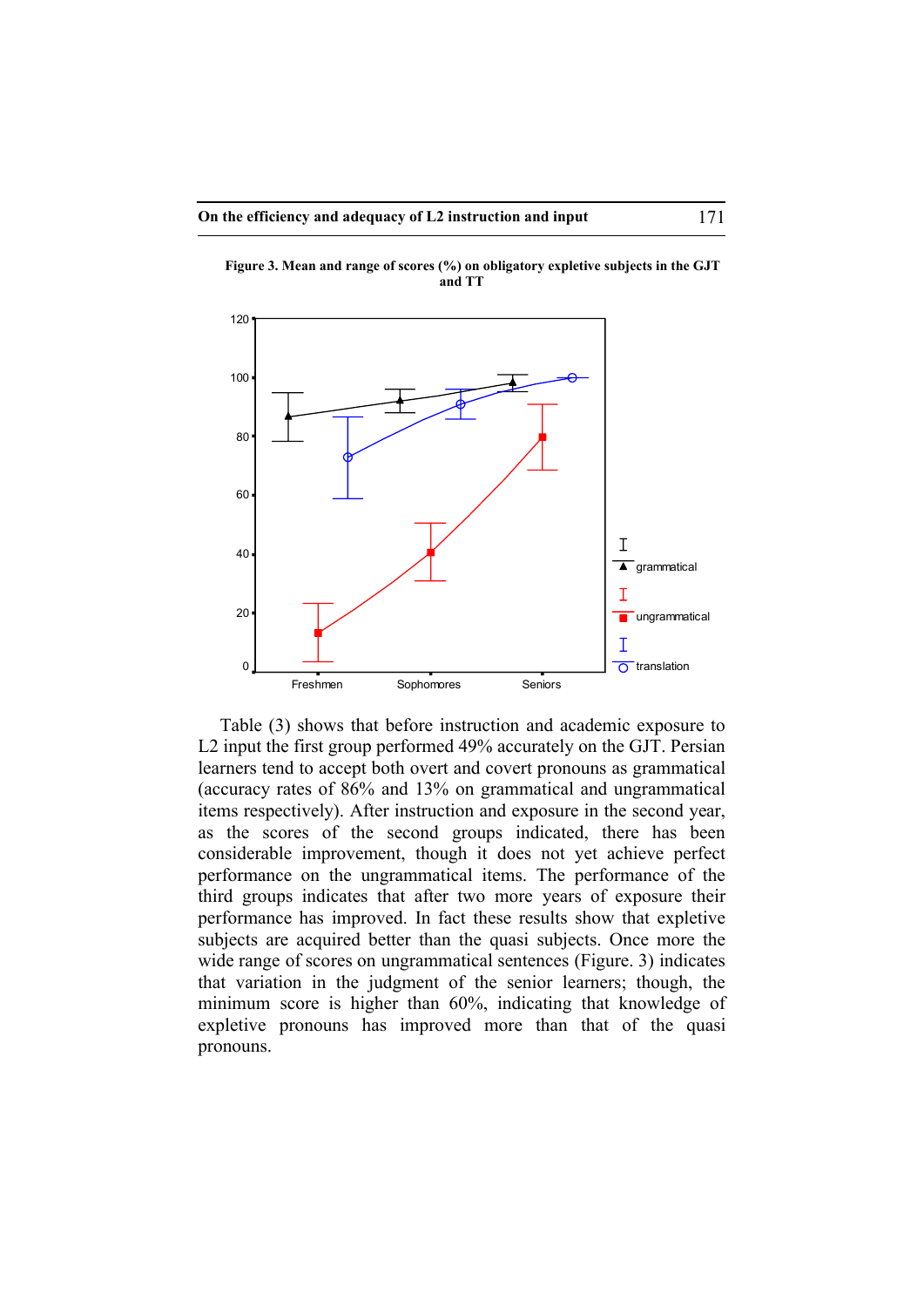Regarding the general performance on the GJT obligatory expletive subject items, the results of a one-way ANOVA conducted on the scores indicated significant differences between the groups (F= 30.642, *P*= .000). *Post hoc* Scheffe tests revealed that significant differences were between every two groups. Another one-way ANOVA performed on the scores of the ungrammatical structures lacking obligatory expletives showed significant differences between groups (F= 33.025, *P*= .000). The results of *post hoc* Scheffe tests located significant differences between each two groups. As to the performance on the TT, the differences were statistically significant across the groups (F= 11.919, *P*= .000). Based on the results of *post hoc* Scheffe tests, the differences between the first and the second groups and also between the first and the third group were statistically significant, while the difference between the second and the third was not significant. Thus, significant progression was observed when the instruction was provided for the L2 learners (the difference between the first and the second group), and also when the years of exposure increased (the difference between the second and the third group), meaning that the L2 instruction / input had been efficient. Yet, the third group performance on the ungrammatical items (80%) may suggest the L2 learners' need further exposure to L2.

### **5. Conclusion**

 This study, eliciting the cross-sectional performance Persian learners of English examined the efficiency and the adequacy of the explicit instruction of and the L2 input exposure to English obligatory subject pronouns in academic contexts in Iran. English as an obligatory subject language appears to have three types of obligatory subject pronouns namely referential, expletive, and quasi. Persian, on the other hand, as a null-subject language appears not to have any of these obligatory subjects, but allows the presence of referential and expletive subject pronouns for emphasis. But there is no quasi subject pronoun in Persian whatsoever. In detailed analyses, the statistically significant differences between the groups in almost all the analyses performed on the mean accuracy scores revealed the L2 learners' remarkable progression across different groups. Indeed, the more exposure the learners had to L2 input, higher performance was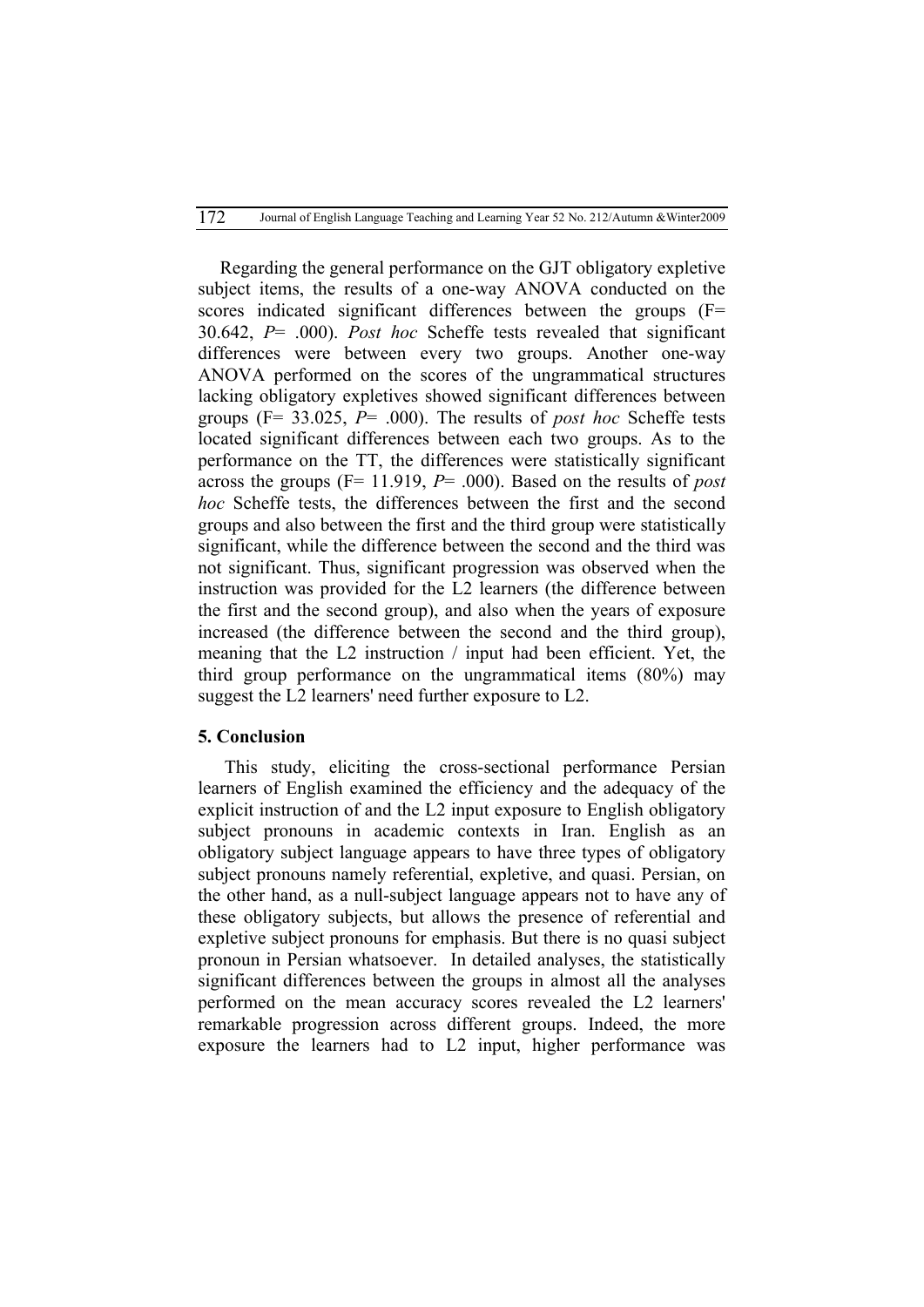observed. This may suggest the important role of L2 input exposure in Second Language Acquisition.

Overall, what we found was that the results obtained using a GJT and a TT with L1 Persian learners of L2 English are compatible with the idea that explicit grammar instructions and L2 input exposure are effective but not efficient and adequate enough for the L2 learners to acquire those grammatical properties which are absent in their native language or at least different from their L1 grammatical properties. These findings may provide second language instructors with a strong suggestion that in L2 grammar teaching more stress should be placed on the points of contrasts between L1 and L2 syntactic properties. The L2 learners awareness needs to be enhanced where a particular L2 grammatical property is absent in L1 or not compatible with that of L2 (Doughty & Williams, 1998; van Lier & Carson, 1997).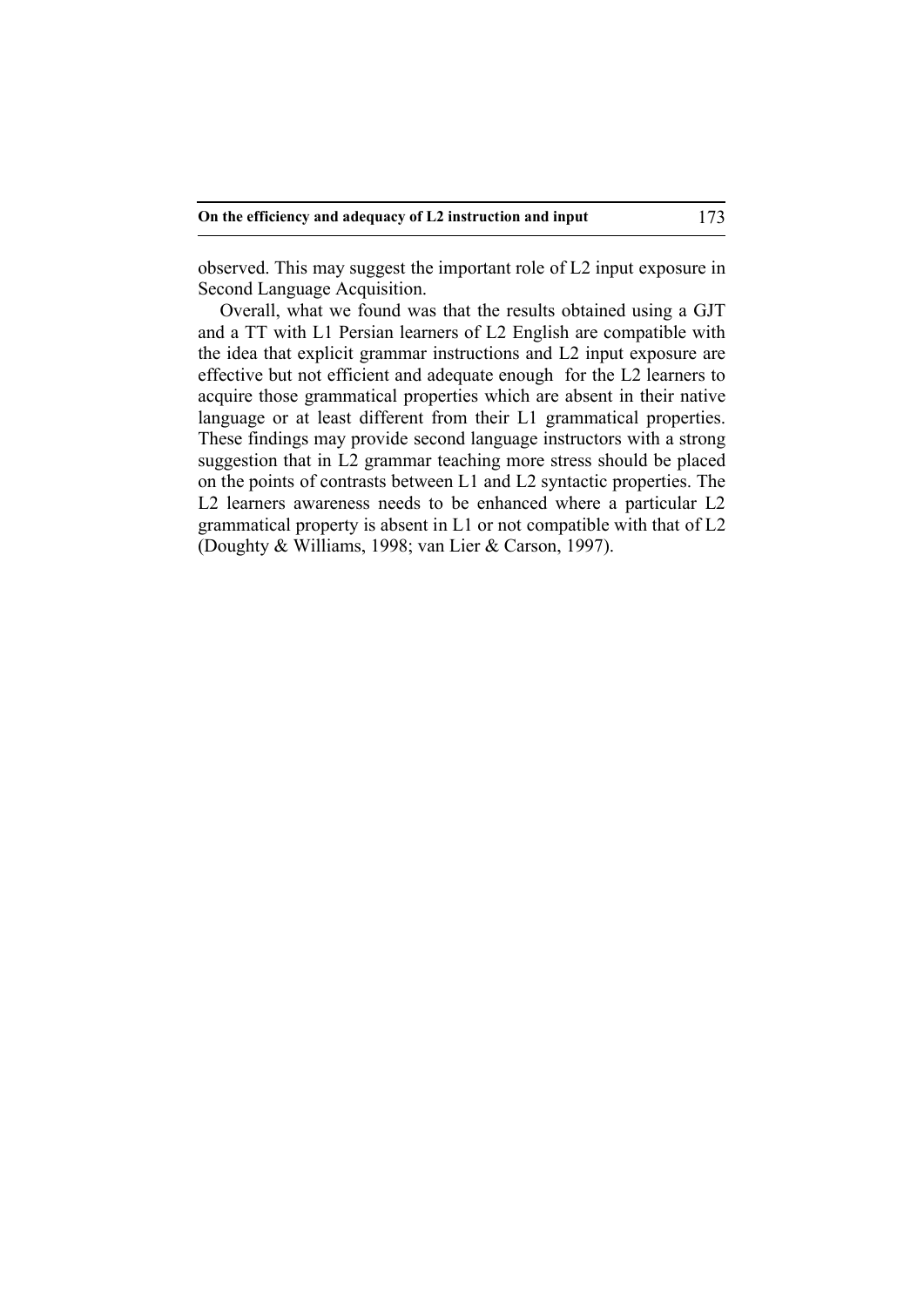#### **References**

- Andrews, L. (1994). *Language exploration and awareness*. White Plains, NY: Longman.
- Ayoun, D. (2000). Web-based elicitation tasks in second language research. *Language Learning and Technology, 3,* 77-98*.*
- Belletti, A., Bennati, E. & Sorace, A. (2007). Theoretical and developmental issues in the syntax of subjects: Evidence from near-native Italian. *Nat Lang Linguist Theory, 25*, 657-689.
- Boe, D. (1996). Parameter resetting in adult second language acquisition: Inflectional richness and the null subject parameter. Unpublished doctoral dissertation. Indiana University.
- Doughty, C. & Williams, J. (1998). *Focus on form in classroom second language acquisition*. Cambridge: Cambridge University Press.
- Ellis, R. (1998b). Teaching and research: Options in grammar teaching. *TESOL Quarterly, 32* (1), 39-60.
- Gurel, A. (2006). L2 acquisition of pragmatic and syntactic constraints in the use of overt and null subject pronouns. In R. Slabakova, P. Prévost & S. Montrul (Eds.), *Inquiries in Linguistic Development* (pp. 259-282). Amsterdam : John Benjamins.
- Khalili Sabet, M. (2006). The relationship between syntactic clustering of obligatory null-subject parameters and proficiency levels in L2 acquisition. Unpublished Ph. D dissertation. University of Isfahan, Iran.
- Liceras, J. M. (1989). On some properties of the 'pro-drop' parameter: Looking for missing subjects in non-native Spanish. In S. Gass & J. Schachter (Eds.), *Linguistic perspectives on second language acquisition* (pp. 109-133). Cambridge: Cambridge University Press.
- Platt, E. (1993). Parameter resetting in second language acquisition; a strudy of adult Spanish and Vietnamese learners of English. In F. Eckman (Ed.), *Confluence: Linguistics, L2 acquisition and speech pathology* (pp. 105- 134). Amesterdam: John Benjamin.
- Sengupta, S., Forey, G. & Hamp-Lyons, E. (1999). Supporting effective English communication within the context of teaching and research in a